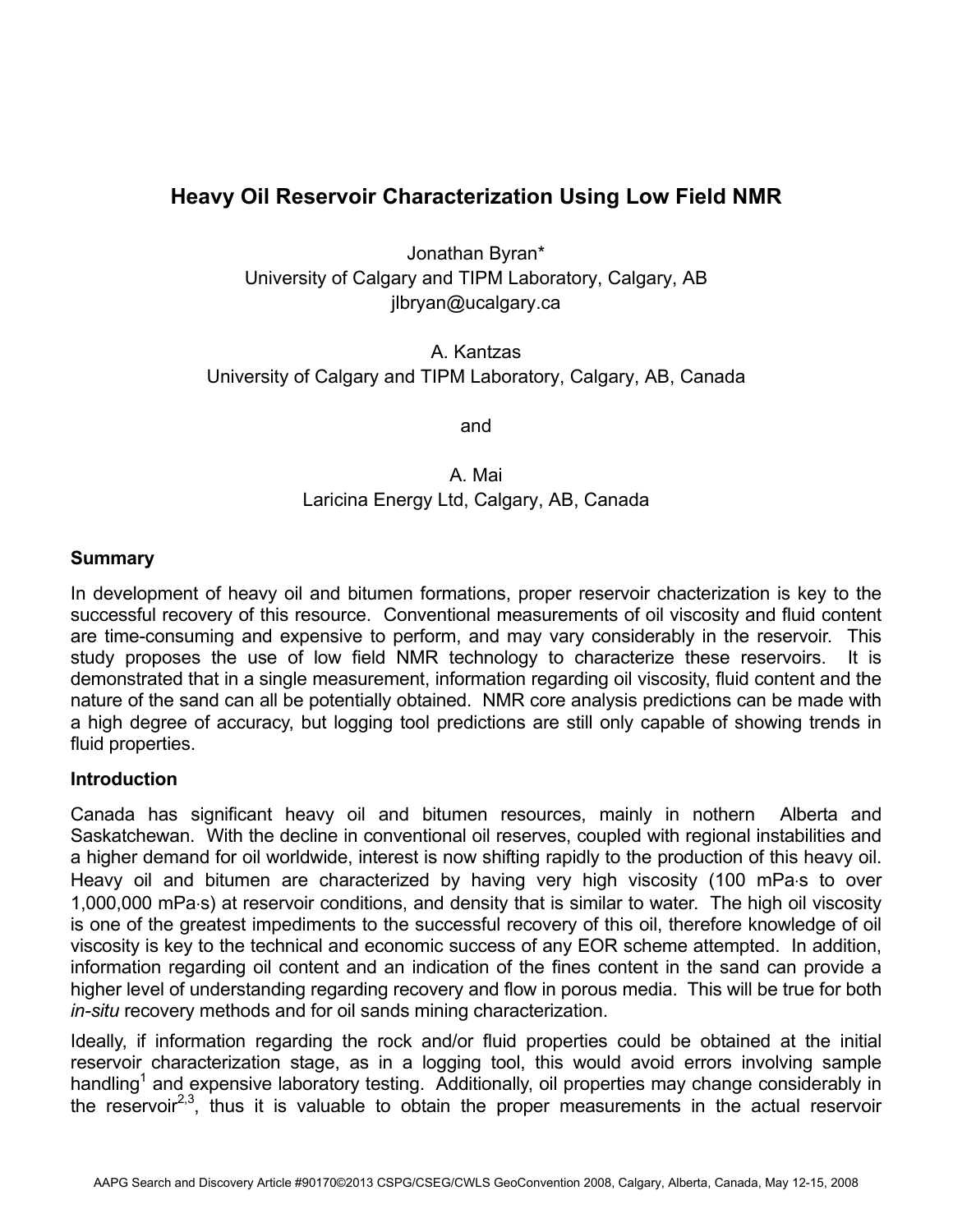conditions. In the past, low field NMR technology has been shown to have considerable potential for measurements of *in-situ* oil viscosity<sup>4,5</sup> and to estimate the oil and water content in oil sands mining samples<sup>6-8</sup>. In this study, data is provided for core and logging tool NMR measurements made in several different fields in Alberta, and concepts are addressed regarding how information about the rock and fluid properties can be obtained using NMR technology.

# **Methodology**

NMR measures the response from fluids in porous media, therefore the signal comes only from the oil and water, and not from the rock itself. However, the nature of the fluid relaxation can be used to provide an indication of either the fluid properties (i.e. the viscosity) or the size of the pores in which the fluids are located. Figure 1 shows an example of water in different sizes of pores. As water is constrained in smaller pores, it consistenly relaxes more quickly.



Figure 1: NMR spectra of water in sand and clay

Water alone is a low viscosity fluid, thus its bulk relaxation is slow, on the order of around 2000 ms. When the water is located in pores of varying size, the water  $T_2$  distribution is essentially analagous to a pore size distribution, since surface relaxation is so much faster than the bulk relaxation of water. Heavy oil and bitumen, conversely, are highly viscous and therefore have very fast bulk relaxation times. Figure 2 compares the spectrum of a bulk sample of bitumen to its signal inside sand.



Figure 2: NMR spectrum of oil sand, compared to the bulk oil signal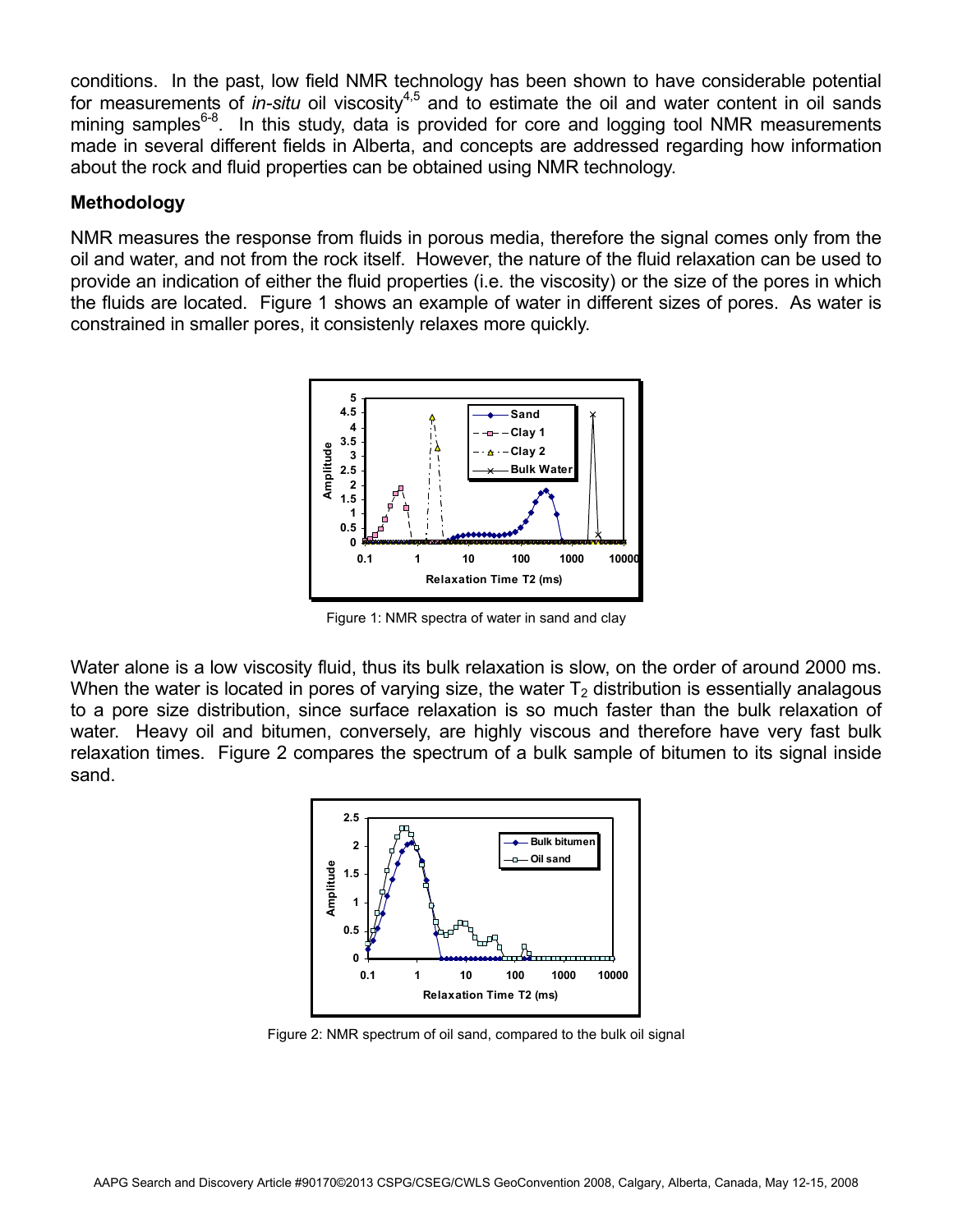Due to the high oil viscosity, the relaxation times for heavy oil and bitumen occur at approximately the same  $T_2$  locations whether the fluid exists in bulk or in porous media. In the past, bulk heavy oil viscosity was related to the bitumen relaxation time and relative amplitude (RHI), as shown in the following model<sup>9</sup>:

$$
\mu = \frac{\alpha}{\left(RHI\right)^{\beta}T_{2gm}}
$$
 (1)

Where  $\mu$  = the oil viscosity (mPa⋅s)

 $RHI =$  the oil amplitude index, divided by the water amplitude index

 $T_{2cm}$  = the oil mean relaxation time (ms)

 $\alpha$ ,  $\beta$  = empirical constants.

Models for viscosity can therefore be developed using bulk oil, and then if the parameters RHI and T2gm can be determined from the *in-situ* oil signal, then the *in-situ* oil viscosity can also be predicted<sup>4,5</sup>. The oil  $T_{2gm}$  is relatively straight-forward to determine, since the oil signal is not affected by the porous medium. In samples where there is not a significant amount of clay-bound water or water in films<sup>10</sup>, the signal in the first peak is mainly due to the oil and the oil T<sub>2gm</sub> value can be de-convoluted out of the oil sand signal<sup>4,5,7,8</sup>.

The determination of the oil RHI is more problematic. RHI is a measure of the oil "amplitude index" normalized to the amplitude index of water. Amplitude index is the NMR amplitude per unit mass or volume, which is known in any NMR benchtop or logging tool. Values of oil RHI within the oil sand can be inferred through a non-linear function with the oil  $T_{2gm}$ <sup>5,7</sup>, or could potentially be determined in NMR logging tools based on the under-prediction of the fluid porosity, compared to conventional porosity logs<sup>11</sup>. Once the RHI value is known, then oil viscosity can be predicted using the bulk oil viscosity model. Additionally, if oil RHI is known, then this is a manner to convert the oil measured amplitude into a fluid mass or volume value. In this manner, NMR measurements can be used to provide both a measure of the oil viscosity and also the oil and water content in the reservoir. In shallow oil sand reservoirs or reservoirs with unknown brine salinity, this tool has potential to be extremely useful.

In this work, several case studies are presented that illustrate the potential for these measurements to be made in core and logging tool measurements.

# **Examples**

Many oil sand spectra appear qualitatively similar to Figure 2: they are characterized by having a distinct fast-relaxing peak under 10 ms, which is mainly the contribution of the oil. From the oil signal, the  $T_{2cm}$  value can be found and then the oil RHI can be predicted and used to evaluate both the oil viscosity and the oil content. In certain samples, however, where the oil content is low or clay content is high, the first peak cannot be easily de-convoluted. Figure 3 presents spectra for two oil samples of varying viscosity. Although the lower viscosity oil (as evidenced by the shifting peak to longer relaxation times, > 1 ms) will be easier to produce, the oil is located in sand that contains a high degree of fines. This is shown by the apparent "skewing" of the fast-relaxing peak. Therefore, while the lower viscosity oil is of a higher quality, the oil may still not be easy to produce due to poor flow conditions in the reservoir. Therefore, NMR provides a description not only of the fluid, but can also be used qualitatively to describe the sand permeability.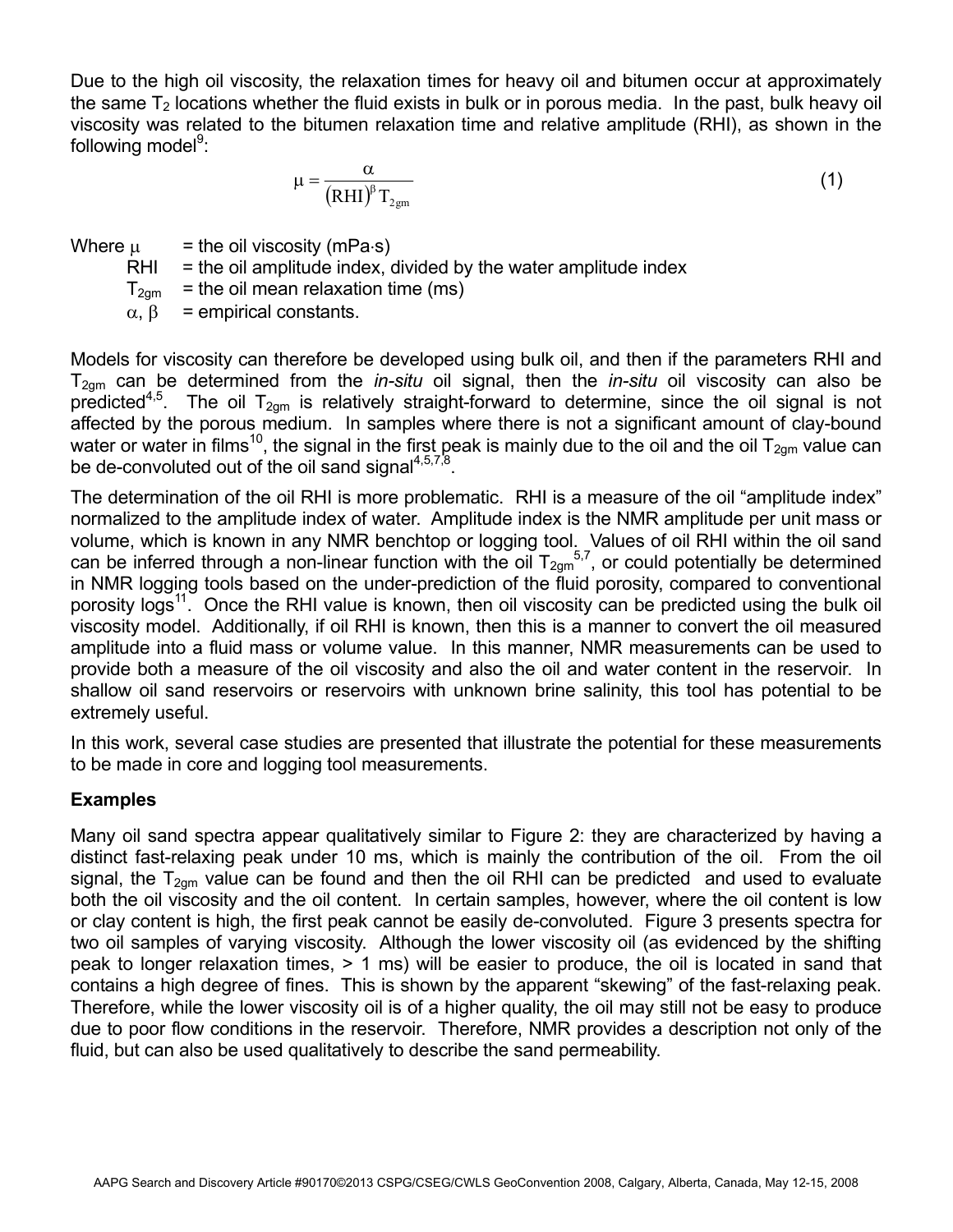

Figure 3: Oil sand spectra for oils of varying viscosity, in sand with varying fines content

When the degree of overlap between the oil and the water-saturated fine solids is high, this is evidence of either low oil saturation or high fines content. This will generate errors in both the viscosity predictions and the predictions of oil content. Figure 4 shows the NMR predictions made as a function of depth in a single well in the Athabasca region. The green zones are the core samples that have good spectra, similar to Figure 2. The other zones must be interpreted with a higher degree of caution.



Figure 4: Predictions of bitumen saturation and viscosity from core samples in a single well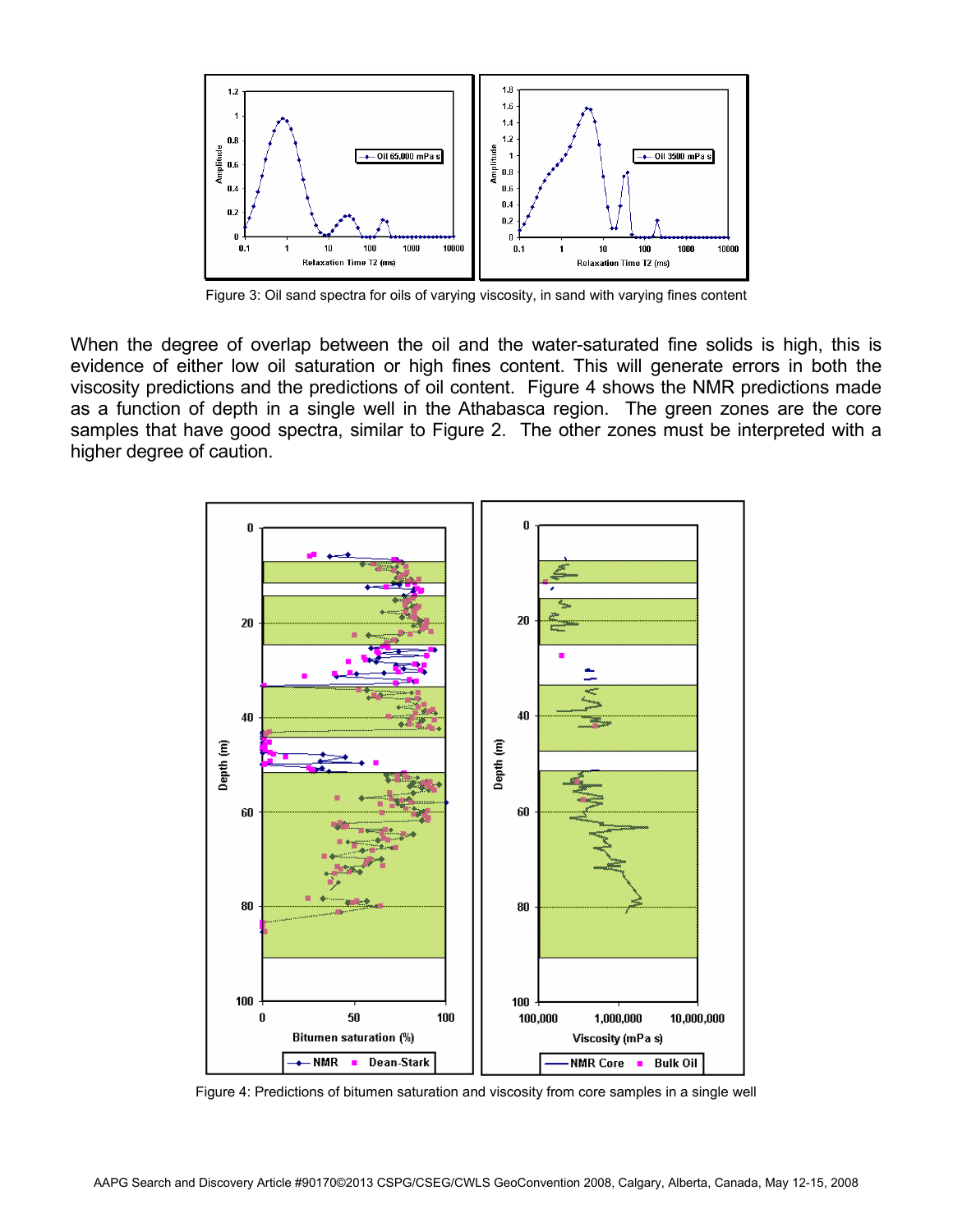Finally, if comparisons are made against logging tool predictions, it is apparent that there is still a high degree of scattering in the logging tool spectra, as shown in Figure 5. This could be due to multiple causes, such as noisy measurements and different acquisition or spectra-generation parameters. NMR predictions from a logging tool can show trends in oil viscosity, but more work is still needed in this area.



Figure 5: NMR core viscosity predictions vs. logging tool viscosity predictions

# **Conclusions**

NMR shows great promise as a tool for characterizing heavy oil and bitumen reservoirs. Measurements can be indicative of oil viscosity, fluid content, and also fines content in the sand. Therefore, a considerable wealth of information can potentially obtained in a single measurement. Core analysis predictions can be made to a very high degree of acurracy, however currently logging tool predictions can only be used to indicate general trends in oil properties.

# **Acknowledgements**

The authors gratefully acknowledge the multiple sponsors of the oil sand samples used in this study. The contributions of Dave Moon, Xiaodong Ji, and Sergey Kryuchkov of TIPM Laboratory are also appreciated. Financial support for this work came from NSERC, COURSE, ISEEE and the Canada Research Chair in Energy & Imaging with its Industrial Affiliates (Shell, Nexen, Devon, Suncor, PetroCanada, Canadian Natural, ET Energy, Schlumberger, CMG, Laricina and Paramount).